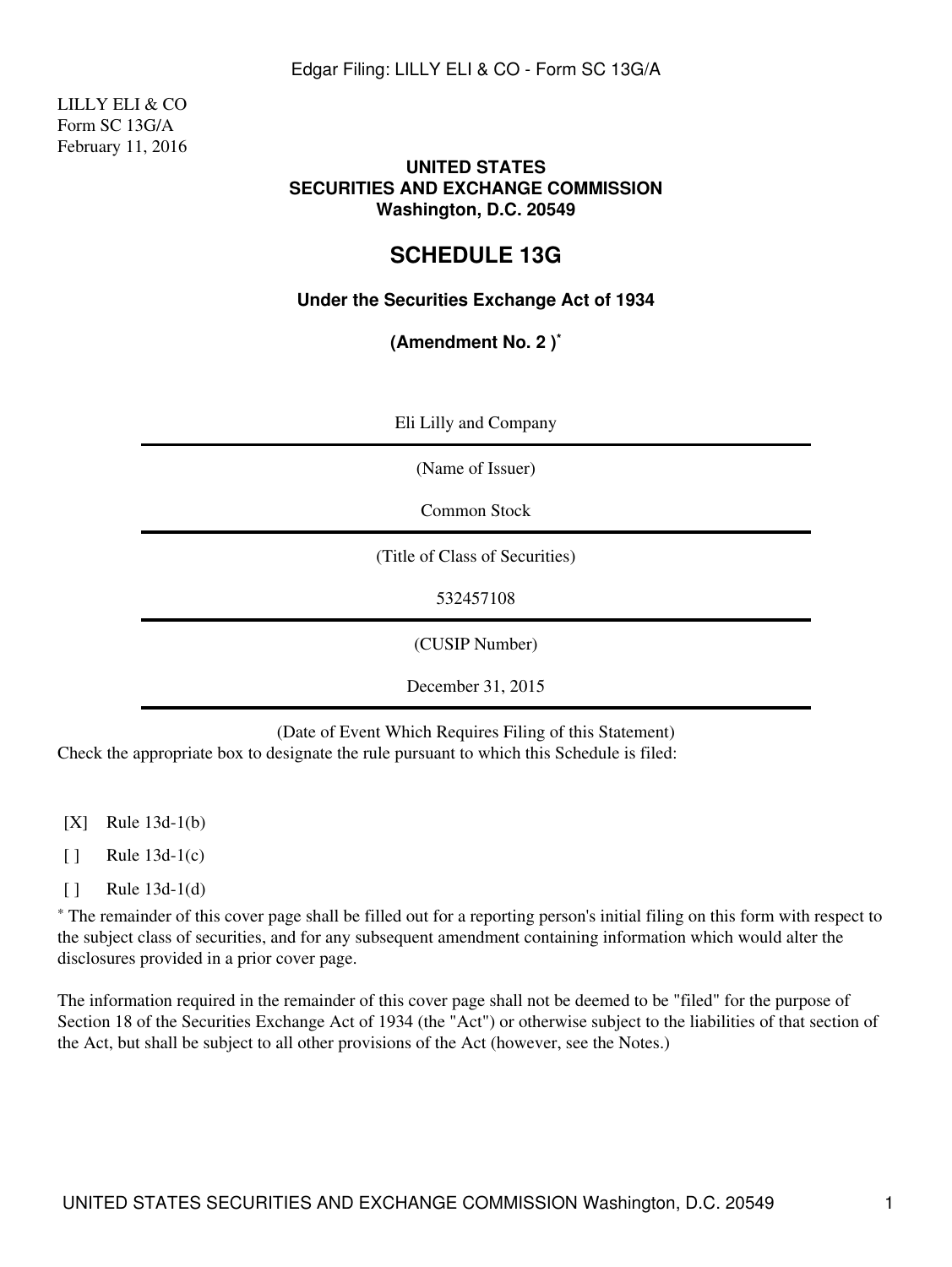| <b>CUSIP</b><br>No.                                                                                                 | 532457108            |                                                                 |                  |  |  |  |
|---------------------------------------------------------------------------------------------------------------------|----------------------|-----------------------------------------------------------------|------------------|--|--|--|
| 1.                                                                                                                  |                      | NAMES OF REPORTING PERSONS                                      |                  |  |  |  |
|                                                                                                                     |                      | Wellington Management Group LLP                                 |                  |  |  |  |
| 2.                                                                                                                  | OF A GROUP           | CHECK THE APPROPRIATE BOX IF A MEMBER                           |                  |  |  |  |
|                                                                                                                     | $(a)$ []<br>$(b)$ [] |                                                                 |                  |  |  |  |
| 3.                                                                                                                  | <b>SEC USE ONLY</b>  |                                                                 |                  |  |  |  |
| 4.                                                                                                                  |                      | CITIZENSHIP OR PLACE OF ORGANIZATION                            |                  |  |  |  |
|                                                                                                                     |                      | Massachusetts                                                   |                  |  |  |  |
| <b>NUMBER OF</b><br><b>SHARES</b><br><b>BENEFICIALLY</b><br><b>OWNED BY EACH</b><br><b>REPORTING</b><br>PERSON WITH |                      | 5. SOLE VOTING<br><b>POWER</b>                                  | $\boldsymbol{0}$ |  |  |  |
|                                                                                                                     |                      | <b>6. SHARED VOTING</b><br><b>POWER</b>                         | 8,195,489        |  |  |  |
|                                                                                                                     |                      | 7. SOLE DISPOSITIVE<br><b>POWER</b>                             | $\boldsymbol{0}$ |  |  |  |
|                                                                                                                     |                      | 8. SHARED<br><b>DISPOSITIVE POWER</b>                           | 44,848,098       |  |  |  |
| 9.                                                                                                                  |                      | AGGREGATE AMOUNT BENEFICIALLY OWNED<br>BY EACH REPORTING PERSON |                  |  |  |  |
|                                                                                                                     |                      | 44,848,098                                                      |                  |  |  |  |
| 10.<br>CHECK IF THE AGGREGATE AMOUNT IN ROW<br>(9) EXCLUDES CERTAIN SHARES                                          |                      |                                                                 |                  |  |  |  |
|                                                                                                                     | $\left[ \ \right]$   |                                                                 |                  |  |  |  |
| 11.                                                                                                                 |                      | PERCENT OF CLASS REPRESENTED BY<br>AMOUNT IN ROW (9)            |                  |  |  |  |
|                                                                                                                     | 4.05%                |                                                                 |                  |  |  |  |
| 12.                                                                                                                 |                      | <b>TYPE OF REPORTING PERSON</b>                                 |                  |  |  |  |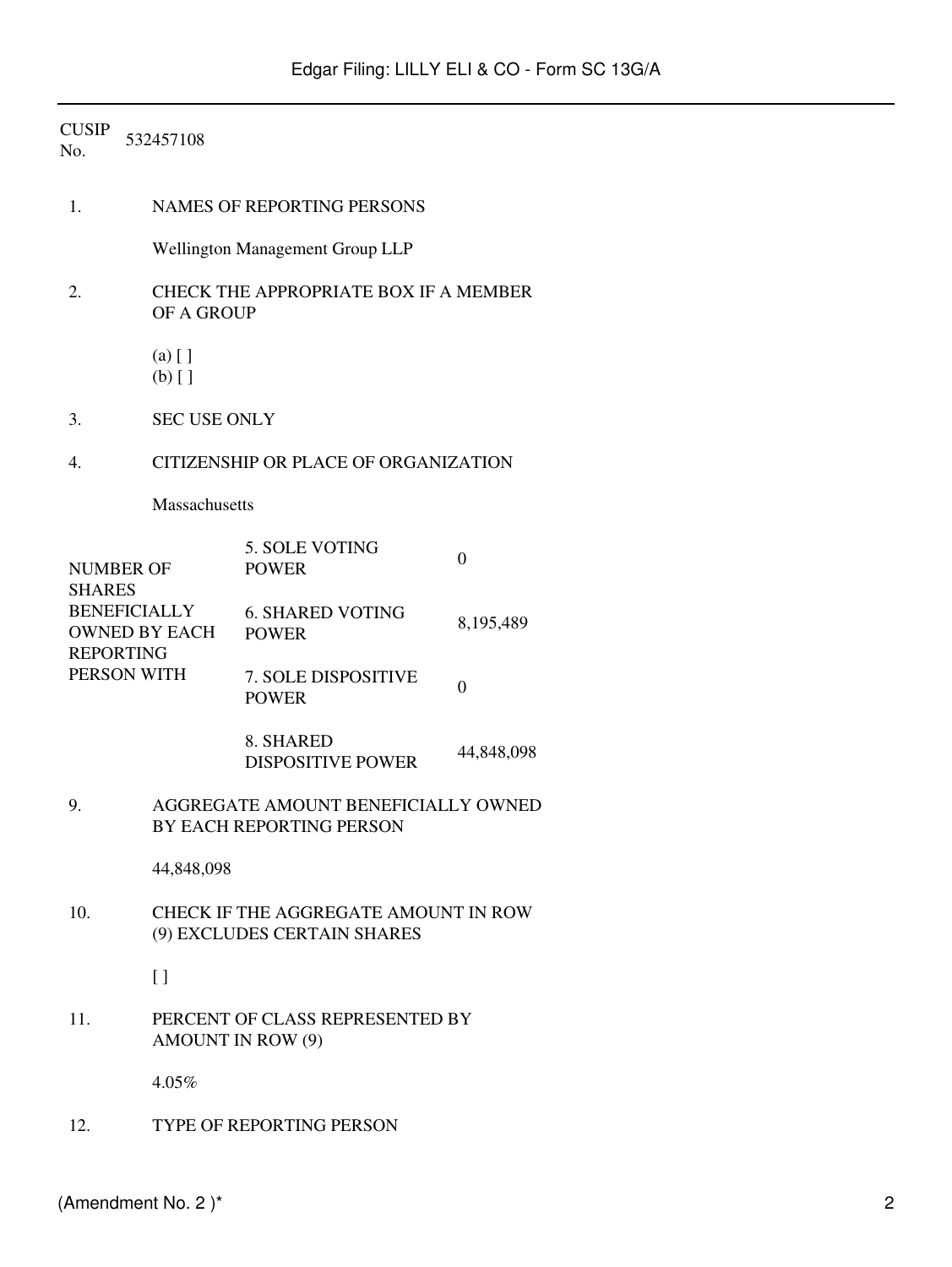HC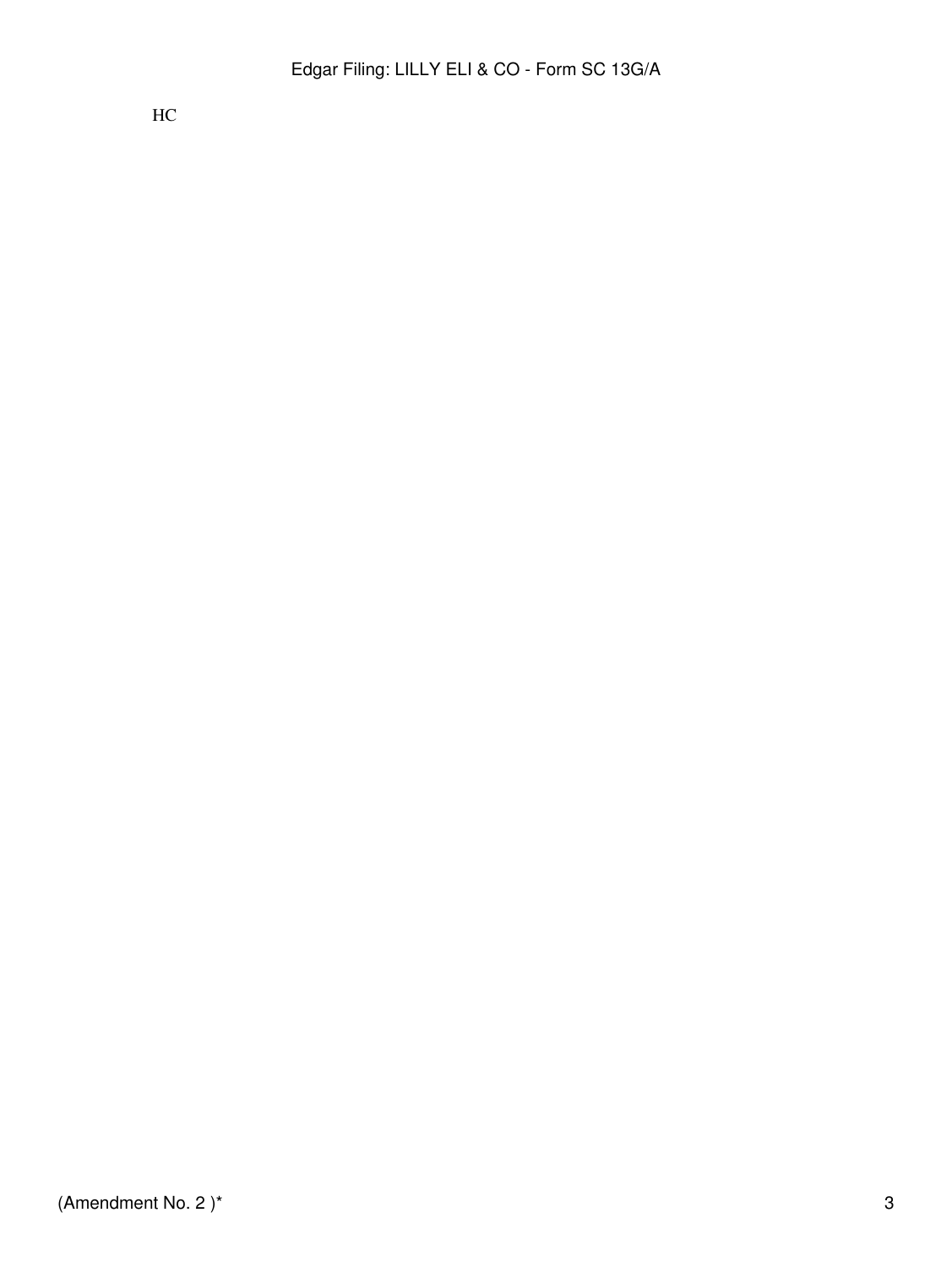| <b>CUSIP</b><br>No.                                                                                                 | 532457108            |                                                                     |                |  |  |  |
|---------------------------------------------------------------------------------------------------------------------|----------------------|---------------------------------------------------------------------|----------------|--|--|--|
| 1.                                                                                                                  |                      | <b>NAMES OF REPORTING PERSONS</b>                                   |                |  |  |  |
|                                                                                                                     |                      | <b>Wellington Group Holdings LLP</b>                                |                |  |  |  |
| 2.                                                                                                                  | OF A GROUP           | CHECK THE APPROPRIATE BOX IF A MEMBER                               |                |  |  |  |
|                                                                                                                     | $(a)$ []<br>$(b)$ [] |                                                                     |                |  |  |  |
| 3.                                                                                                                  | <b>SEC USE ONLY</b>  |                                                                     |                |  |  |  |
| 4.                                                                                                                  |                      | CITIZENSHIP OR PLACE OF ORGANIZATION                                |                |  |  |  |
|                                                                                                                     | Delaware             |                                                                     |                |  |  |  |
| <b>NUMBER OF</b><br><b>SHARES</b><br><b>BENEFICIALLY</b><br><b>OWNED BY EACH</b><br><b>REPORTING</b><br>PERSON WITH |                      | 5. SOLE VOTING<br><b>POWER</b>                                      | $\mathbf{0}$   |  |  |  |
|                                                                                                                     |                      | <b>6. SHARED VOTING</b><br><b>POWER</b>                             | 8,195,489      |  |  |  |
|                                                                                                                     |                      | 7. SOLE DISPOSITIVE<br><b>POWER</b>                                 | $\overline{0}$ |  |  |  |
|                                                                                                                     |                      | 8. SHARED<br><b>DISPOSITIVE POWER</b>                               | 44,848,098     |  |  |  |
| 9.                                                                                                                  |                      | AGGREGATE AMOUNT BENEFICIALLY OWNED<br>BY EACH REPORTING PERSON     |                |  |  |  |
|                                                                                                                     | 44,848,098           |                                                                     |                |  |  |  |
| 10.                                                                                                                 |                      | CHECK IF THE AGGREGATE AMOUNT IN ROW<br>(9) EXCLUDES CERTAIN SHARES |                |  |  |  |
|                                                                                                                     | $\left[\right]$      |                                                                     |                |  |  |  |
| 11.                                                                                                                 |                      | PERCENT OF CLASS REPRESENTED BY<br><b>AMOUNT IN ROW (9)</b>         |                |  |  |  |
|                                                                                                                     | 4.05%                |                                                                     |                |  |  |  |
| 12.                                                                                                                 |                      | TYPE OF REPORTING PERSON                                            |                |  |  |  |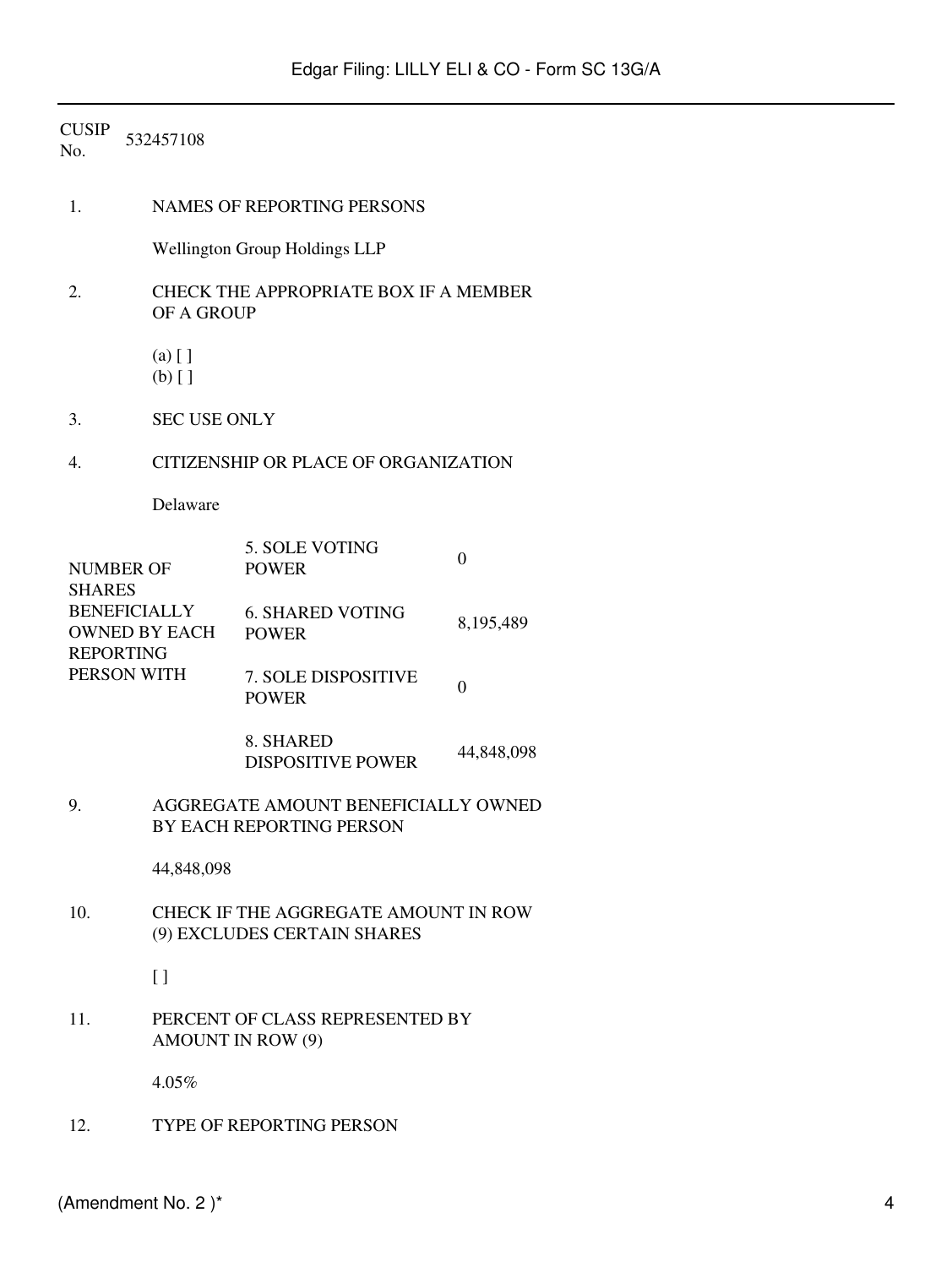HC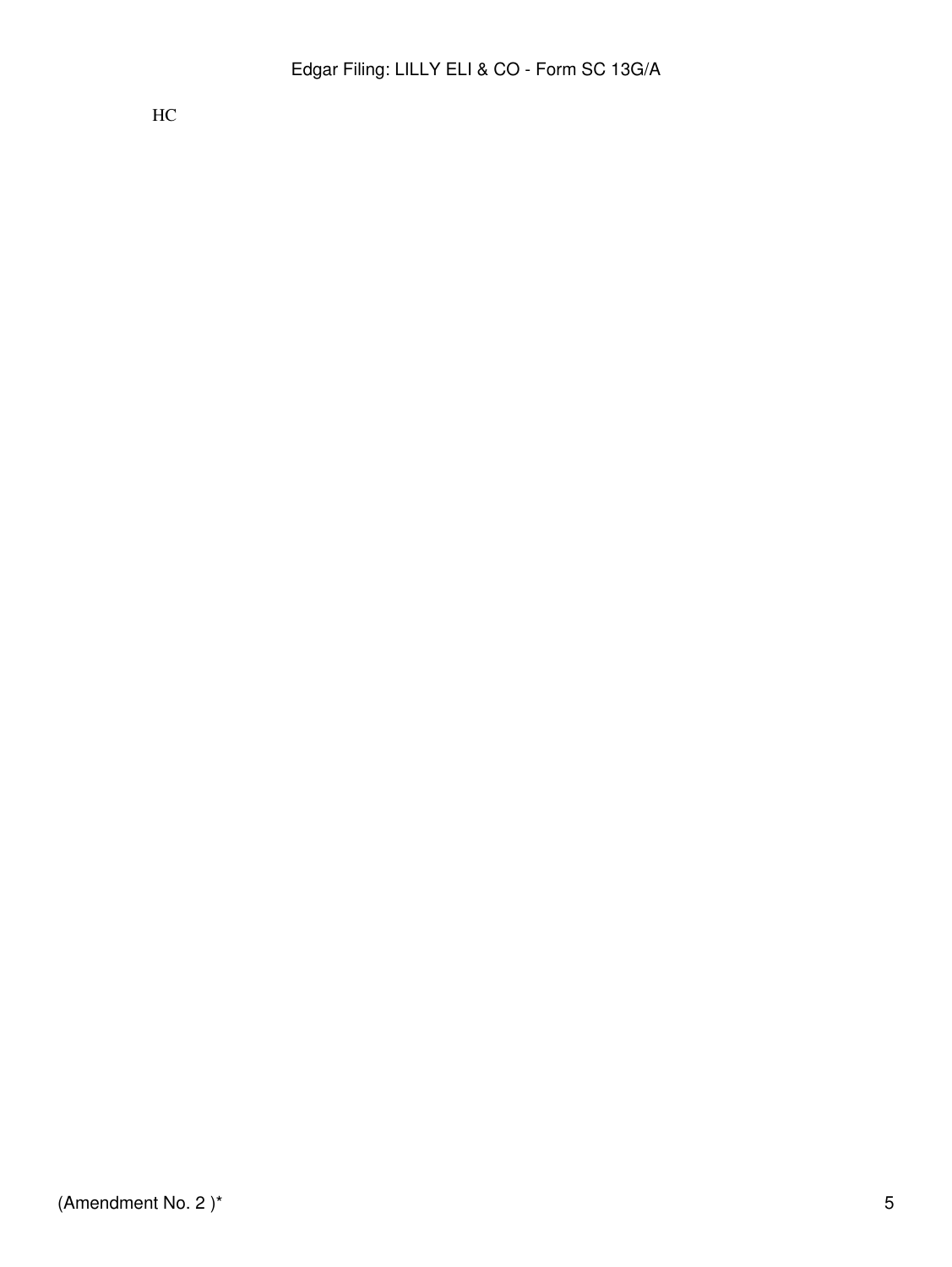| <b>CUSIP</b><br>No.                                                                                                 | 532457108            |                                                             |                  |  |  |  |
|---------------------------------------------------------------------------------------------------------------------|----------------------|-------------------------------------------------------------|------------------|--|--|--|
| 1.                                                                                                                  |                      | <b>NAMES OF REPORTING PERSONS</b>                           |                  |  |  |  |
|                                                                                                                     |                      | Wellington Investment Advisors Holdings LLP                 |                  |  |  |  |
| 2.                                                                                                                  | OF A GROUP           | CHECK THE APPROPRIATE BOX IF A MEMBER                       |                  |  |  |  |
|                                                                                                                     | $(a)$ []<br>$(b)$ [] |                                                             |                  |  |  |  |
| 3.                                                                                                                  | <b>SEC USE ONLY</b>  |                                                             |                  |  |  |  |
| 4.                                                                                                                  |                      | <b>CITIZENSHIP OR PLACE OF ORGANIZATION</b>                 |                  |  |  |  |
|                                                                                                                     | Delaware             |                                                             |                  |  |  |  |
| <b>NUMBER OF</b><br><b>SHARES</b><br><b>BENEFICIALLY</b><br><b>OWNED BY EACH</b><br><b>REPORTING</b><br>PERSON WITH |                      | 5. SOLE VOTING<br><b>POWER</b>                              | $\overline{0}$   |  |  |  |
|                                                                                                                     |                      | <b>6. SHARED VOTING</b><br><b>POWER</b>                     | 8,195,489        |  |  |  |
|                                                                                                                     |                      | 7. SOLE DISPOSITIVE<br><b>POWER</b>                         | $\boldsymbol{0}$ |  |  |  |
|                                                                                                                     |                      | 8. SHARED<br><b>DISPOSITIVE POWER</b>                       | 44,848,098       |  |  |  |
| AGGREGATE AMOUNT BENEFICIALLY OWNED<br>9.<br><b>BY EACH REPORTING PERSON</b>                                        |                      |                                                             |                  |  |  |  |
|                                                                                                                     | 44,848,098           |                                                             |                  |  |  |  |
| 10.<br>CHECK IF THE AGGREGATE AMOUNT IN ROW<br>(9) EXCLUDES CERTAIN SHARES                                          |                      |                                                             |                  |  |  |  |
|                                                                                                                     | $\left[\right]$      |                                                             |                  |  |  |  |
| 11.                                                                                                                 |                      | PERCENT OF CLASS REPRESENTED BY<br><b>AMOUNT IN ROW (9)</b> |                  |  |  |  |
|                                                                                                                     | 4.05%                |                                                             |                  |  |  |  |
| 12.                                                                                                                 |                      | TYPE OF REPORTING PERSON                                    |                  |  |  |  |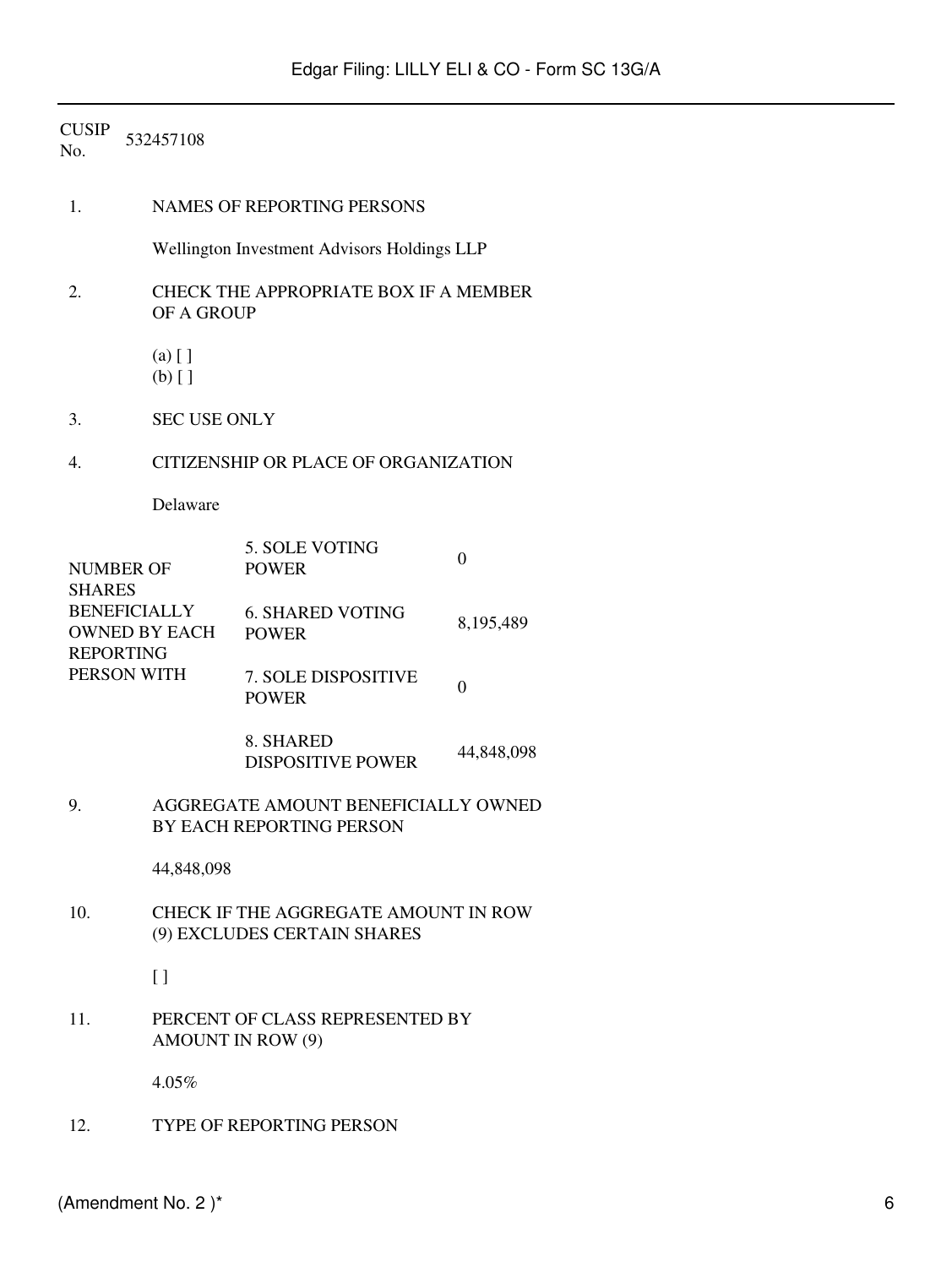HC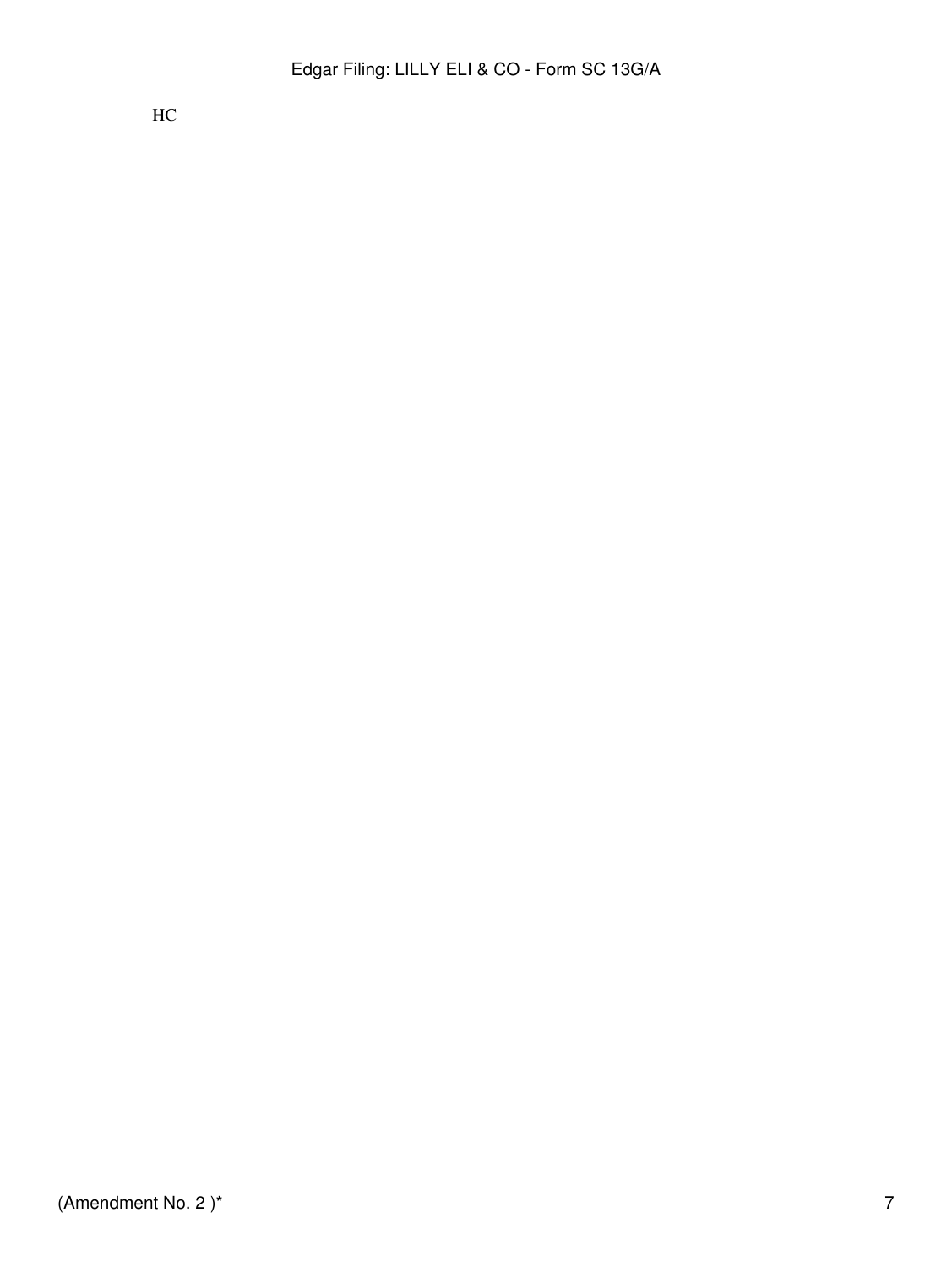# **Item 1.**

|         | (a)                                                                                                                                                                         |                                                                                                                                                        | <b>Name of Issuer</b><br>Eli Lilly and Company                                                                                      |  |
|---------|-----------------------------------------------------------------------------------------------------------------------------------------------------------------------------|--------------------------------------------------------------------------------------------------------------------------------------------------------|-------------------------------------------------------------------------------------------------------------------------------------|--|
|         | <b>(b)</b>                                                                                                                                                                  |                                                                                                                                                        | <b>Address of Issuer's Principal Executive Offices</b><br><b>Lilly Corporate Center</b><br>Drop Code 1112<br>Indianapolis, IN 46285 |  |
| Item 2. |                                                                                                                                                                             |                                                                                                                                                        |                                                                                                                                     |  |
|         | (a)                                                                                                                                                                         | <b>Name of Person Filing</b><br>Wellington Management Group LLP<br>Wellington Group Holdings LLP<br>Wellington Investment Advisors Holdings LLP        |                                                                                                                                     |  |
|         | <b>(b)</b>                                                                                                                                                                  | <b>Address of Principal Business Office or, if None, Residence</b><br>c/o Wellington Management Company LLP<br>280 Congress Street<br>Boston, MA 02210 |                                                                                                                                     |  |
|         | Citizenship<br>(c)<br>Wellington Management Group LLP - Massachusetts<br>Wellington Group Holdings LLP - Delaware<br>Wellington Investment Advisors Holdings LLP - Delaware |                                                                                                                                                        |                                                                                                                                     |  |
|         | <b>Title of Class of Securities</b><br>(d)<br>Common Stock                                                                                                                  |                                                                                                                                                        |                                                                                                                                     |  |
|         | (e)                                                                                                                                                                         |                                                                                                                                                        | <b>CUSIP Number</b><br>532457108                                                                                                    |  |
| Item 3. |                                                                                                                                                                             |                                                                                                                                                        | If This Statement is Filed Pursuant to Rule $13d-1(b)$ , or $13d-2(b)$ or $(c)$ , Check Whether the<br>Person Filing is a:          |  |
|         | (a)                                                                                                                                                                         | $[ \ ]$                                                                                                                                                | Broker or dealer registered under Section 15 of the Act (15 U.S.C. 780).                                                            |  |
|         | (b)                                                                                                                                                                         | $\begin{array}{c} \square \end{array}$                                                                                                                 | Bank as defined in Section $3(a)(6)$ of the Act (15 U.S.C. 78c).                                                                    |  |
|         |                                                                                                                                                                             | $(c)$ []                                                                                                                                               | Insurance Company as defined in Section $3(a)(19)$ of the Act (15 U.S.C. 78c).                                                      |  |
|         | (d)                                                                                                                                                                         | $[ \ ]$                                                                                                                                                | Investment Company registered under Section 8 of the Investment Company Act of 1940<br>(15 U.S.C. 80a-8).                           |  |
|         | (e)                                                                                                                                                                         | $[ \ ]$                                                                                                                                                | An investment adviser in accordance with Rule $240.13d-1(b)(1)(ii)(E)$ ;                                                            |  |
|         | (f)                                                                                                                                                                         | $\left[\right]$                                                                                                                                        | An employee benefit plan or endowment fund in accordance with Rule<br>$240.13d-1(b)(1)(ii)(F);$                                     |  |
|         | (g)                                                                                                                                                                         | [X]                                                                                                                                                    | A parent holding company or control person in accordance with Rule<br>$240.13d-1(b)(1)(ii)(G);$                                     |  |
|         | (h)                                                                                                                                                                         | $[ \ ]$                                                                                                                                                | A savings association as defined in Section 3(b) of the Federal Deposit Insurance Act (12)<br>U.S.C. 1813);                         |  |
|         | (i)                                                                                                                                                                         | $\Box$                                                                                                                                                 | A church plan that is excluded from the definition of an investment company under                                                   |  |

Section 3(c)(14) of the Investment Company Act of 1940 (15 U.S.C. 80a-3);

(Amendment No. 2) $*$  8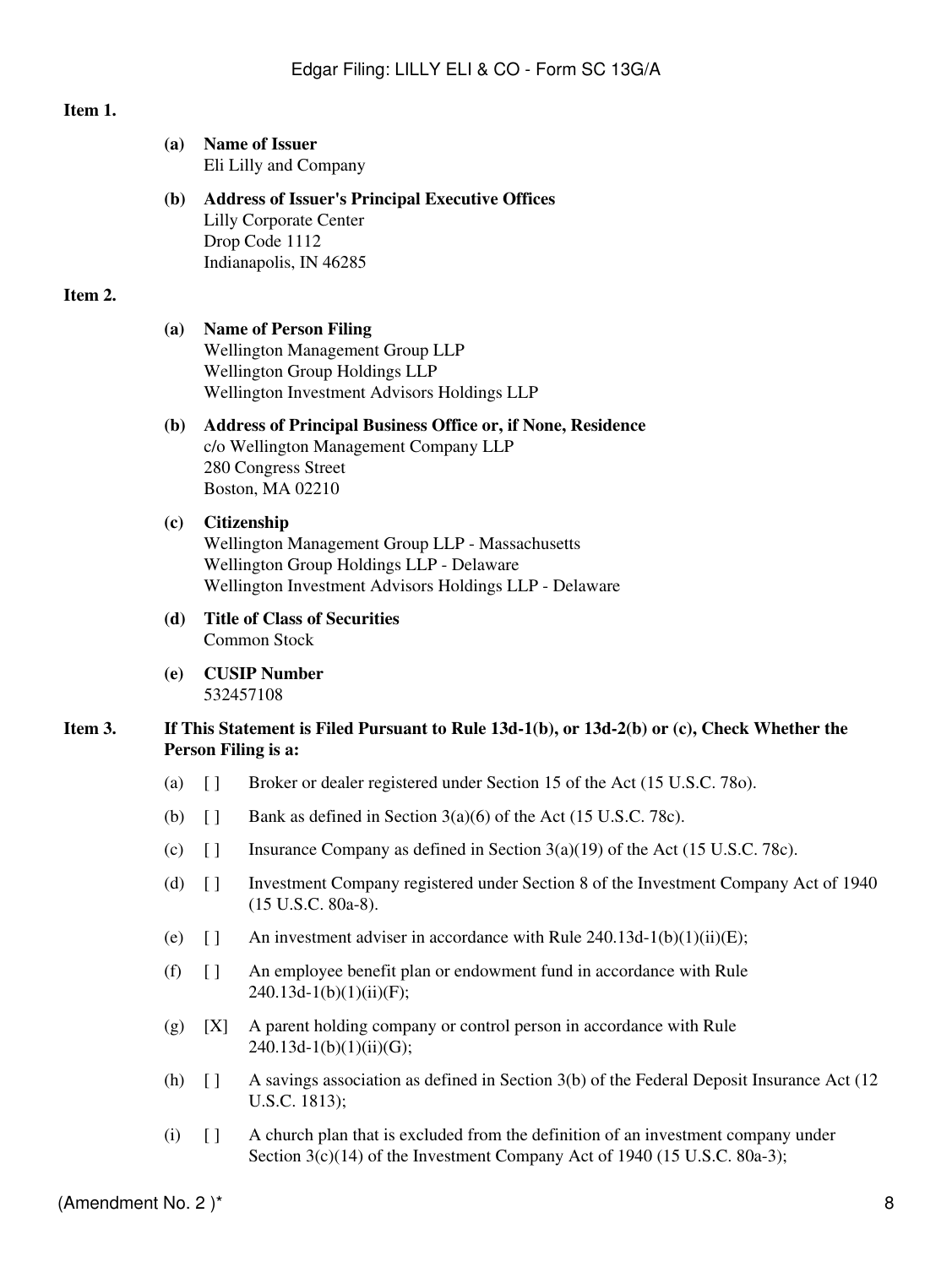# Edgar Filing: LILLY ELI & CO - Form SC 13G/A

(i)  $\Box$  Group, in accordance with Rule 240.13d-1(b)(1)(ii)(J).

If this statement is filed pursuant to Rule  $13d-1(c)$ , check this box [ ]

#### **Item 4. Ownership.**

Provide the following information regarding the aggregate number and percentage of the class of securities of the issuer identified in Item 1.

(a) Amount Beneficially Owned:

See the responses to Item 9 on the attached cover pages.

(b) Percent of Class:

See the responses to Item 11 on the attached cover pages.

(c) Number of shares as to which such person has:

| (i)   | sole power to vote or to direct the vote                   | $\theta$                                                    |
|-------|------------------------------------------------------------|-------------------------------------------------------------|
| (i)   | shared power to vote or to direct the vote                 | See the responses to Item 6 on the attached<br>cover pages. |
| (iii) | sole power to dispose or to direct the<br>disposition of   |                                                             |
| (iv)  | shared power to dispose or to direct the<br>disposition of | See the responses to Item 8 on the attached<br>cover pages. |

#### **Item 5. Ownership of Five Percent or Less of Class.**

If this statement is being filed to report the fact that as of the date hereof the reporting person has ceased to be the beneficial owner of more than five percent of the class of securities, check the following: [X]

### **Item 6. Ownership of More than Five Percent on Behalf of Another Person.**

The securities as to which this Schedule is filed are owned of record by clients of one or more investment advisers identified in Exhibit A directly or indirectly owned by Wellington Management Group LLP. Those clients have the right to receive, or the power to direct the receipt of, dividends from, or the proceeds from the sale of, such securities. No such client is known to have such right or power with respect to more than five percent of this class of securities, except as follows:

Not Applicable.

#### **Item 7. Identification and Classification of the Subsidiary Which Acquired the Security Being Reported on by the Parent Holding Company.**

See attached Exhibit A.

### **Item 8. Identification and Classification of Members of the Group.**

Not Applicable.

**Item 9. Notice of Dissolution of Group.**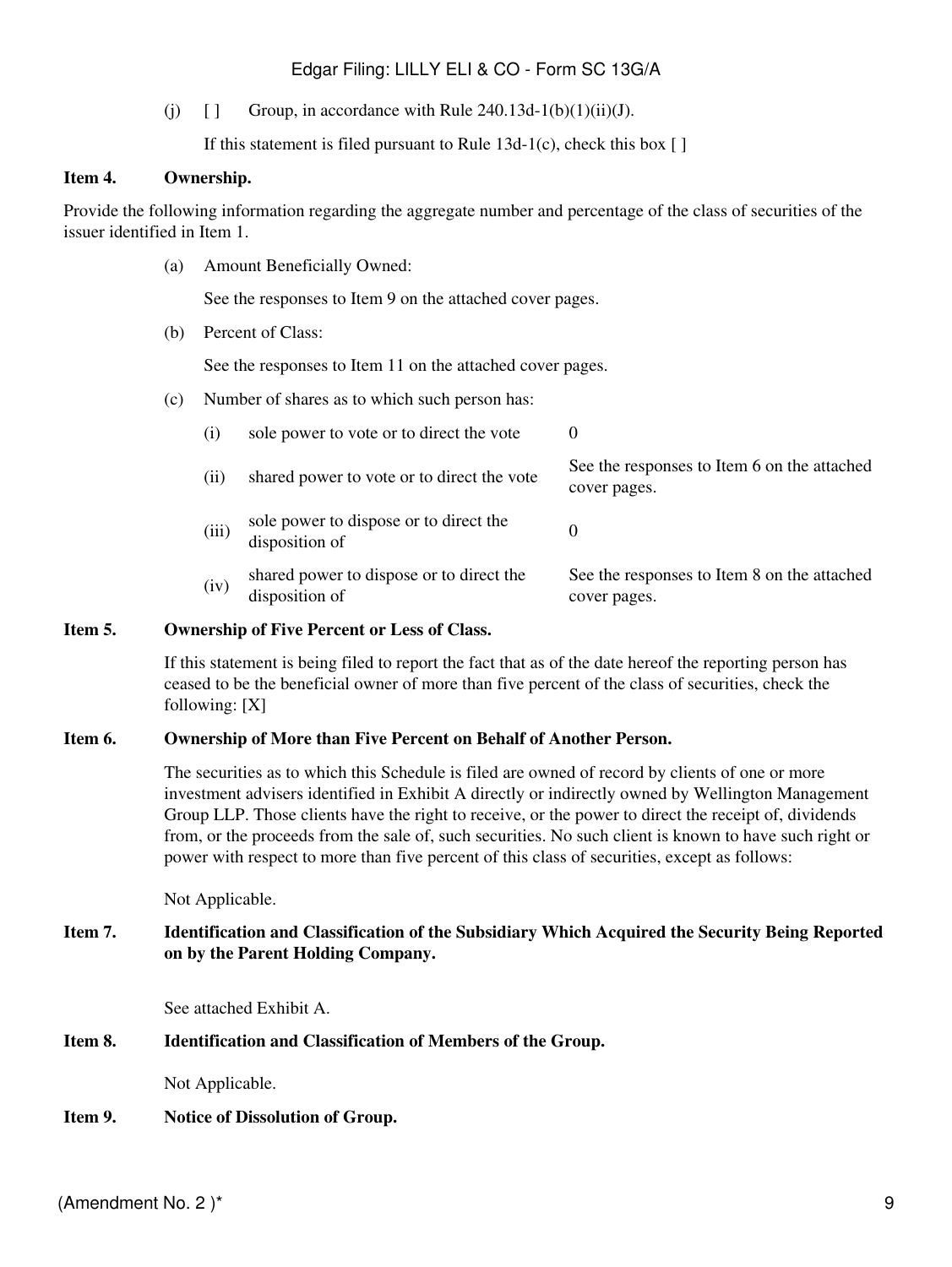Not Applicable.

### **Item 10. Certification.**

By signing below I certify that, to the best of my knowledge and belief, the securities referred to above were acquired and are held in the ordinary course of business and were not acquired and are not held for the purpose of or with the effect of changing or influencing the control of the issuer of the securities and were not acquired and are not held in connection with or as a participant in any transaction having that purpose or effect.

#### **SIGNATURE**

After reasonable inquiry and to the best of my knowledge and belief, I certify that the information set forth in this statement is true, complete and correct.

By: Wellington Management Group LLP By:  $\frac{\text{ls}}{\text{ls}}$ Steven M. Hoffman Name: Steven M. Hoffman Title: Authorized Person Date: February 16, 2016 By: Wellington Group Holdings LLP By:  $/s/$ Steven M. Hoffman Name: Steven M. Hoffman Title: Authorized Person Date: February 16, 2016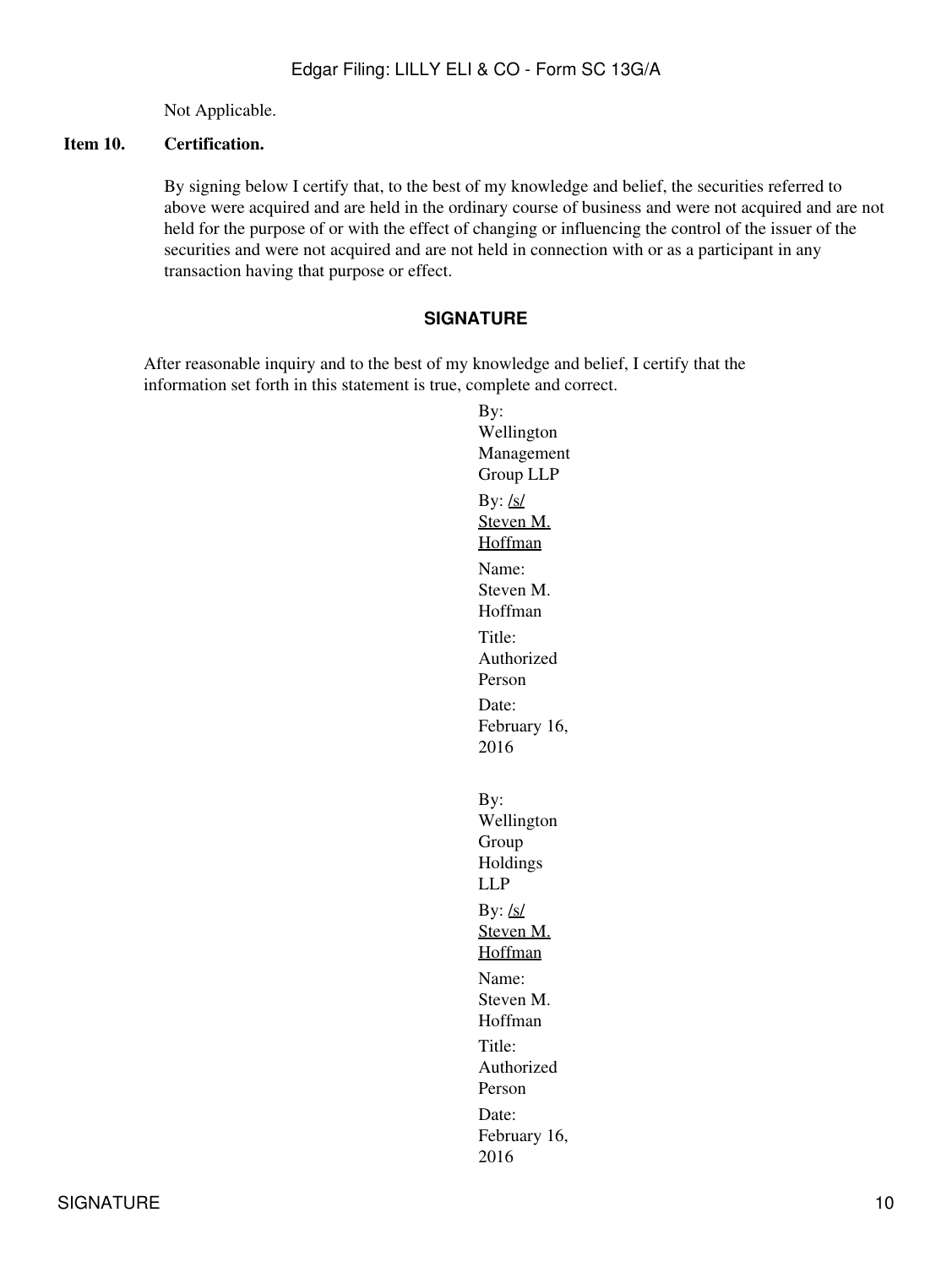By: Wellington Investment Advisors Holdings LLP By:  $/s/$ Steven M. **Hoffman** Name: Steven M. Hoffman Title: Authorized Person Date: February 16, 2016

# **Exhibit A**

Pursuant to the instructions in Item 7 of Schedule 13G, the following lists the identity and Item 3 classification of each relevant entity that beneficially owns shares of the security class being reported on this Schedule 13G.

Wellington Group Holdings LLP – HC Wellington Investment Advisors LLP – HC Wellington Management Global Holdings, Ltd. - HC

One or more of the following investment advisers (the "Wellington Investment Advisers"):

Wellington Management Company LLP – IA Wellington Management Canada LLC – IA Wellington Management Singapore Pte Ltd – IA Wellington Management Hong Kong Ltd – IA Wellington Management International Ltd – IA Wellington Management Japan Pte Ltd – IA Wellington Management Australia Pty Ltd - IA

The securities as to which this Schedule is filed by Wellington Management Group LLP, as parent holding company of certain holding companies and the Wellington Investment Advisers, are owned of record by clients of the Wellington Investment Advisers. Wellington Investment Advisors Holdings LLP controls directly, or indirectly through Wellington Management Global Holdings, Ltd., the Wellington Investment Advisers. Wellington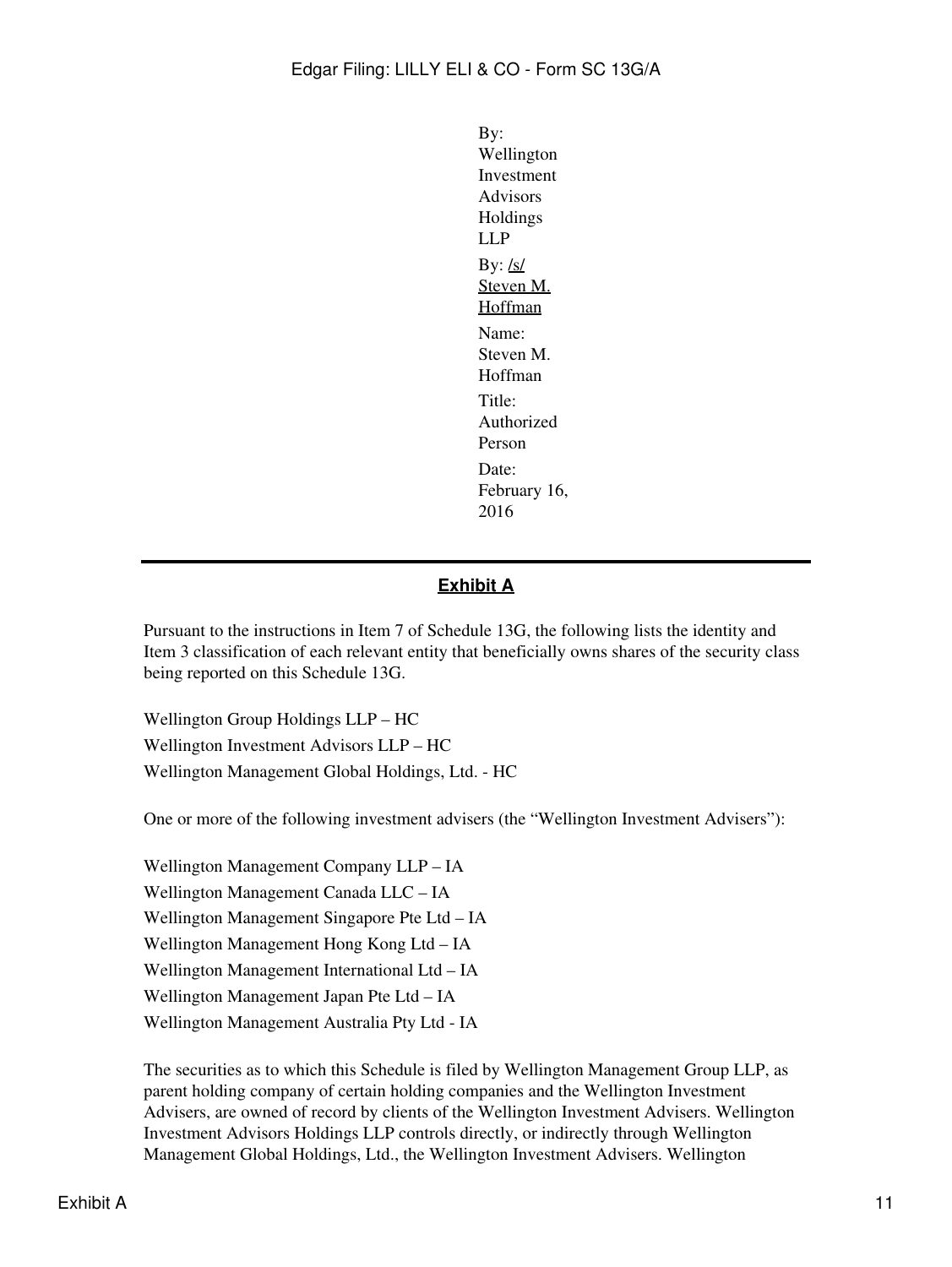#### Edgar Filing: LILLY ELI & CO - Form SC 13G/A

Investment Advisors Holdings LLP is owned by Wellington Group Holdings LLP. Wellington Group Holdings LLP is owned by Wellington Management Group LLP.

## **EXHIBIT B**

#### **JOINT FILING AGREEMENT**

The undersigned hereby agree that this Schedule 13G (the "Schedule 13G") with respect to the common stock of Eli Lilly and Company is, and any additional amendment thereto signed by each of the undersigned shall be, filed on behalf of each undersigned pursuant to and in accordance with the provisions of  $13d-1(k)$  under the Securities Exchange Act of 1934, as amended, and that all subsequent amendments to the Schedule 13G shall be filed on behalf of each of the undersigned without the necessity of filing additional joint filing agreements. The undersigned acknowledge that each shall be responsible for the timely filing of such amendments, and for the completeness and accuracy of the information concerning it contained therein, but shall not be responsible for the completeness and accuracy of the information concerning the other, except to the extent that it knows or has reason to believe that such information is inaccurate. It is understood and agreed that the joint filing of the Schedule 13G shall not be construed as an admission that the persons named herein constitute a group for purposes of Regulation 13D-G of the Securities Exchange Act of 1934, nor is a joint venture for purposes of the Investment Company Act of 1940.

> By: Wellington Management Group LLP By:  $/s/$ Steven M. Hoffman Name: Steven M. Hoffman Title: Authorized Person Date: February 16, 2016 By: Wellington Group Holdings LLP By:  $/s/$ Steven M. Hoffman